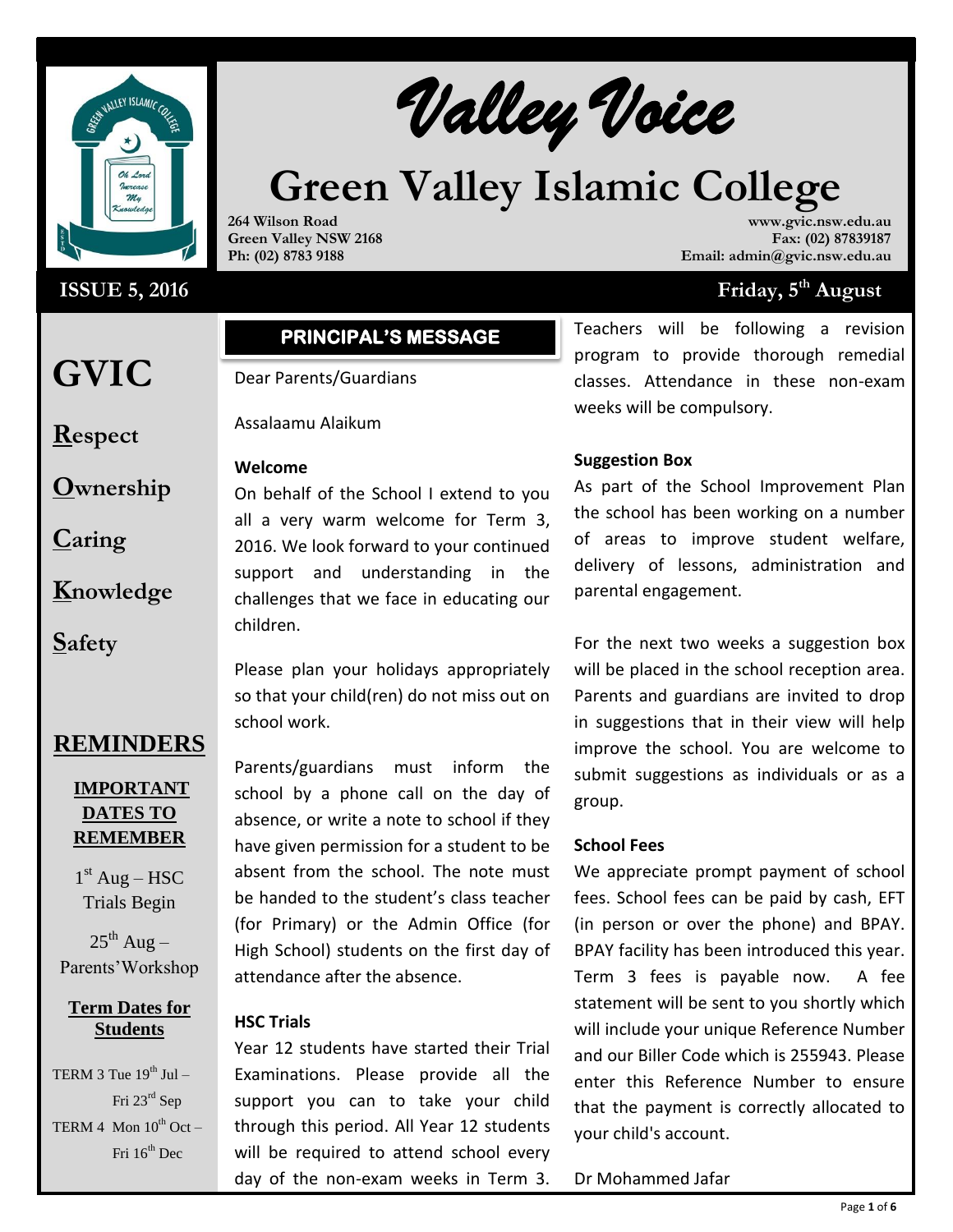# **DEPUTY PRINCIPAL'S (SECONDARY) MESSAGE**

#### **Diaries**

Student diaries need to be signed by the parents. We have noticed that diaries are not being signed by parents. Please ensure you check your child's diary each week to see if there are any pertinent messages and sign it. Students are expected to display their diary each lesson so homework and any positive/negative messages can be written by their teachers.

#### **Attendance**

It is very important your child attends school on time. Lessons start at 8.25am so students need to be outside their classes at 8.20am. The high school no longer runs DEAR time so it is essential students attend Period 1 at 8.25am as they will miss out on the learning. Students with persistent poor punctuality will be reprimanded and held to account.

Mr Jay Halai

# **FROM THE ENGLISH DEPARTMENT**

*"The function of education is to teach one to think intensively and to think critically. Intelligence plus character – that is the goal of true education"*, Martin Luther King Jr. This is the ultimate goal on which the English Department is focused this term. While the students are being directed towards a more developed and structured routine to achieve academic goals and excellent behaviour, they are also being exposed to various effective learning and teaching methods where critical thinking and analytical skills become the focal point. As such, both junior and senior students are being challenged in the classroom to develop their thinking abilities and master their analytical skills

so as to emerge as independent learners throughout the course of their academic pathways.

At the same time, the English Department is launching WordFlyers this term – an ICT based learning program - that allows the students to improve their grammar and enhance their English vocabulary. English teachers are also preparing students of Years 7, 8 and 9 for the Premier's Reading Challenge, thus ensuring the proper completion of reading records for each student so they maintain a stable routine for reading. Students are reminded that the closing date for the Premier's Reading Challenge is  $19<sup>th</sup>$  August 2016, for this academic year. Therefore, all entries should be completed prior to the due date. At the end of the Semester, students will also undertake the Yearly Examination – which calls for thorough revision, more practice and learning of the major concepts taught in the units. Along with reading, English teachers are also encouraging all students to further develop their writing skills by practising continuously as this remains a crucial component of English.

With consistent effort and dedication, students at GVIC will eventually and hopefully emerge as successful independent learners and dynamic thinkers, thus striving for academic excellence and demonstrating commendable attitude and behaviour at all times.

Ms Mahadea English Department

# **FROM THE MATHS DEPARTMENT**

34 students from Years 7 - 11 took part in the Australian Maths Competition on 28th July. An incursion for Years 8 - 10 students to reinforce Numeracy skills will take place on Monday, 22nd August. All students are requested to pay the money at the front office at their earliest.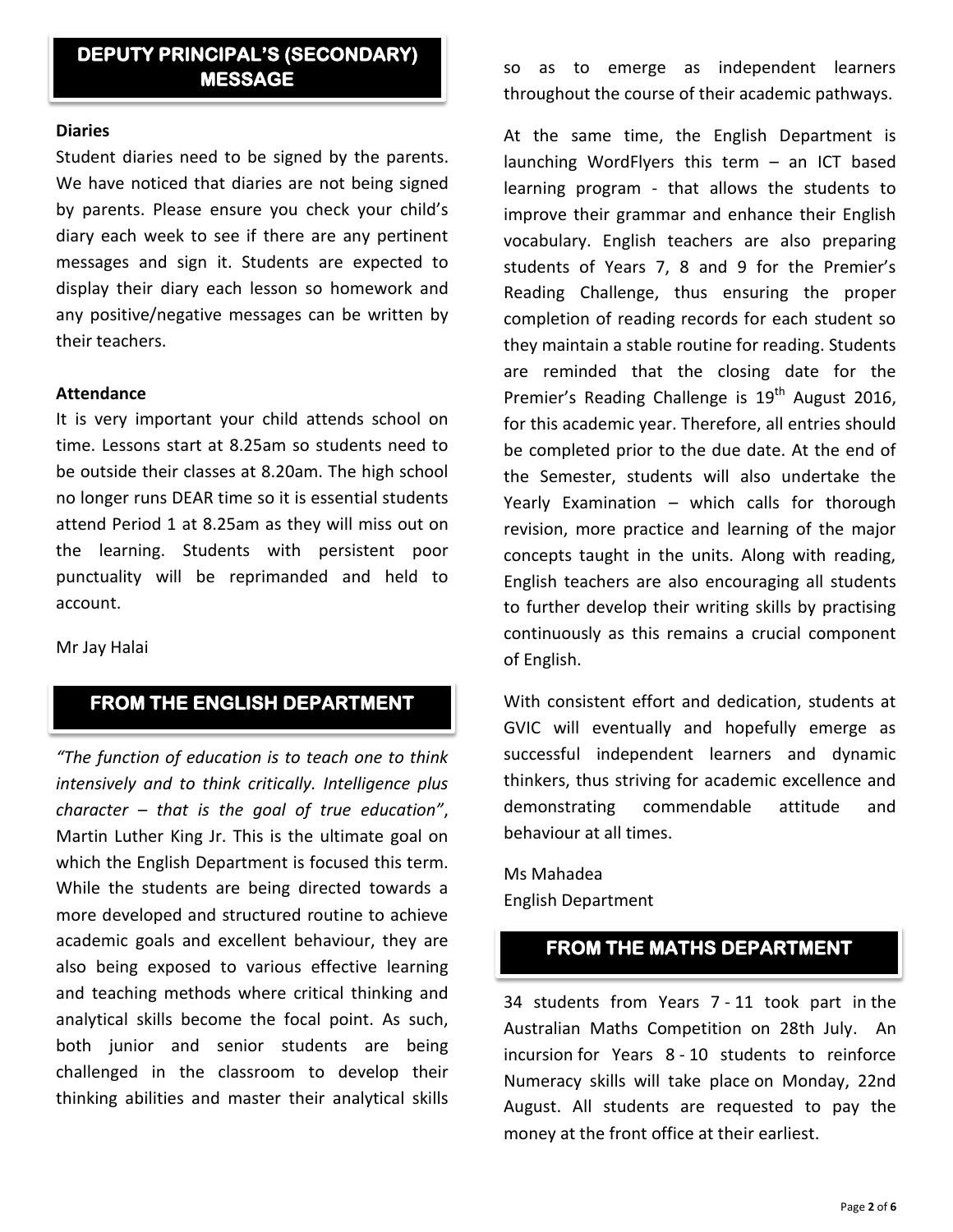Year 7 students are embarking on a trip to LUNA PARK as part of the celebration of Numeracy week on August 19th. All Year 7 students are requested to pay the money at the front office as soon as possible. As part of their assessment for Term 3, all students (Years 7 - 11) will be undertaking research/ practical investigation activities. The weighting for this activity is 20%.

## Mr Kadhir

Mathematics Department

# **FROM THE SCIENCE DEPARTMENT**

### **High School Science Week**

The National Science Week in Australia is from 13<sup>th</sup> -  $21<sup>st</sup>$  August 2016. A week, jam packed with science activities, shows, events and fair will be organised in different parts of the country. In support of this initiative and for the love of Science, the High School Science Department of Green Valley Islamic College will be showcasing various exhilarating hands on activities on Thursday, 18<sup>th</sup> August and a magnificent science show will be hosted in the college hall on Friday,  $19<sup>th</sup>$  August. Students will also have the opportunity to parade their favourite science costume and there will be rewards for students. The Science Week will enhance the value of science at GVIC and the community at large. A letter detailing information about the Science Week events has been sent out to parents and guardians.



## **Year 12 Trial Examination**

It is that time of the year where Year 12 students in NSW sit for their Trial Examination. It is imperative that students prepare well for all their subjects and stay focussed and determined to achieve pleasing examination results. The Trial includes 3 science subjects: Biology, Chemistry and Physics. To achieve well in these subjects, students need to be consistent with their revision and must be well versed with the practical component of the course. These subjects do not only test content knowledge but tests students understanding, application and skills. We encourage all science students to have a constructive, realistic and thorough revision regime to achieve perpetual success. Never do the bare minimum as this is done by everyone, success follows those who do the extra mile and sacrifice to seek knowledge.

The Science Department wishes to all the Year 12 students of Green Valley Islamic College all the best in their Trial and HSC Examinations. All parents and guardians are requested to continue the support and care for their children and make available plenty of time for them to study at home.

### **Science In The Air**



Year 8 science students constructing and testing out their parachute with Ms. Shah.

Mr Mohammed Riaaz Ali Science Coordinator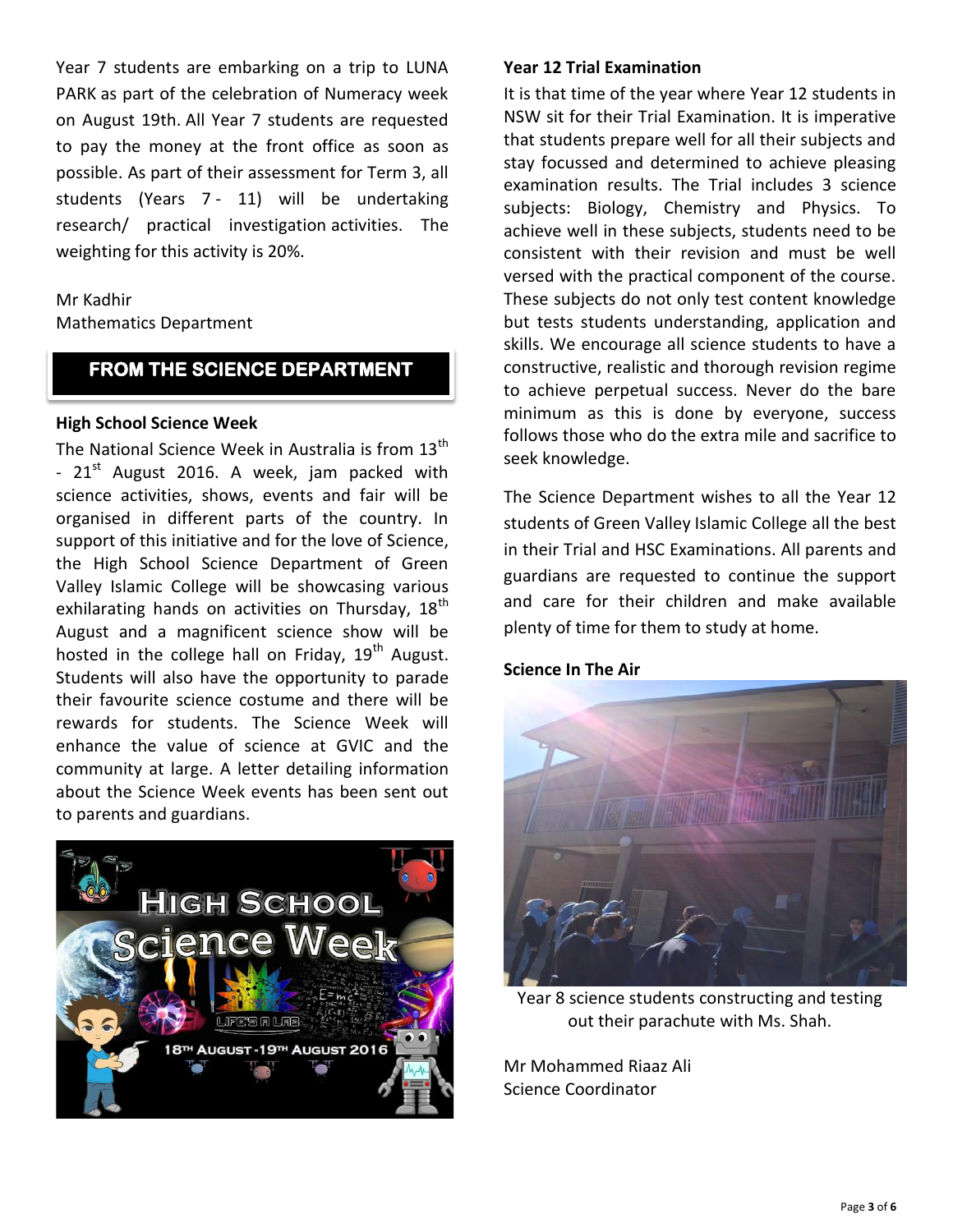# **WELFARE REPORT**

On Tuesday, 9 August 2016 Brainstorm Productions will be presenting a one hour performance called "Verbal Combat" at Green Valley Islamic College. This live performance has a focus on the social issues that young people face every day as well as strategies and ways they can overcome these issues. Such issues include peer pressure, name calling and rumours, body image and media pressure and harassment, cyber – bullying through mobile phones and social websites, cyber – safety and many more.

Brainstorm Productions has won the NSW Department of Education Performing Arts Unit's Frater Award for "Best Feedback from Schools" for 10 consecutive years.

| Venue: | School   |  |
|--------|----------|--|
| Cost:  | \$10.00  |  |
| Years: | 7 - 9    |  |
| Time:  | Period 6 |  |

The Hurting Game is a daring look at the hurtful games people sometimes play to give themselves a false sense of power and belonging. This is an entertaining way to promote discussion about friendship, bullying, body image and the way we interact at school and on the internet.

## **…………………………………………………………………………**

On 25<sup>th</sup> August Brainstorm Productions will be presenting 'Wired' - a play exploring the reasons why young people can become stressed and/or depressed. The show will also act as a springboard for discussion about physical and emotional wellbeing. Brainstorm Productions has won the NSW Department of Education Performing Arts Unit's Frater Award for "Best Feedback from Schools" for 10 consecutive years.

| Venue: | School    |  |
|--------|-----------|--|
| Cost:  | \$10.00   |  |
| Years: | 10 and 11 |  |
| Time:  | Period 6  |  |

'Wired' looks at the physiology and causes of stress and depression associated with the pressure of examinations, relationships, and everyday life. Two adolescents with extreme behaviour, metabolism, hormones, goals and perspectives are spiralling in different directions – one into stress and overload, the other into depression.

The shows should prove to be very effective and extremely beneficial to the students, hence it is strongly recommended they attend these award winning performances.

## **…………………………………………………………………………**

Random spot checks for diaries, jewellery, makeup, electronic gadgets and uniform will take place from now onwards. Please make sure you follow school rules.

Ms Joumana Chouman Girl's Welfare Coordinator

# **DEPUTY PRINCIPAL'S (PRIMARY) HIGHLIGHTS**

#### Assalaamu Alaikum

On behalf of Primary we would like to extend warm greetings and once again anticipate partnership with parents as we work towards academic improvement. We would also like to seek parental cooperation in order to provide a safe and supportive learning environment for our students.

Listed below are the dates for key events. For further clarification regarding the events please contact the school office. The school welcomes parent's participation in most of the events as it boosts students' confidence and students feel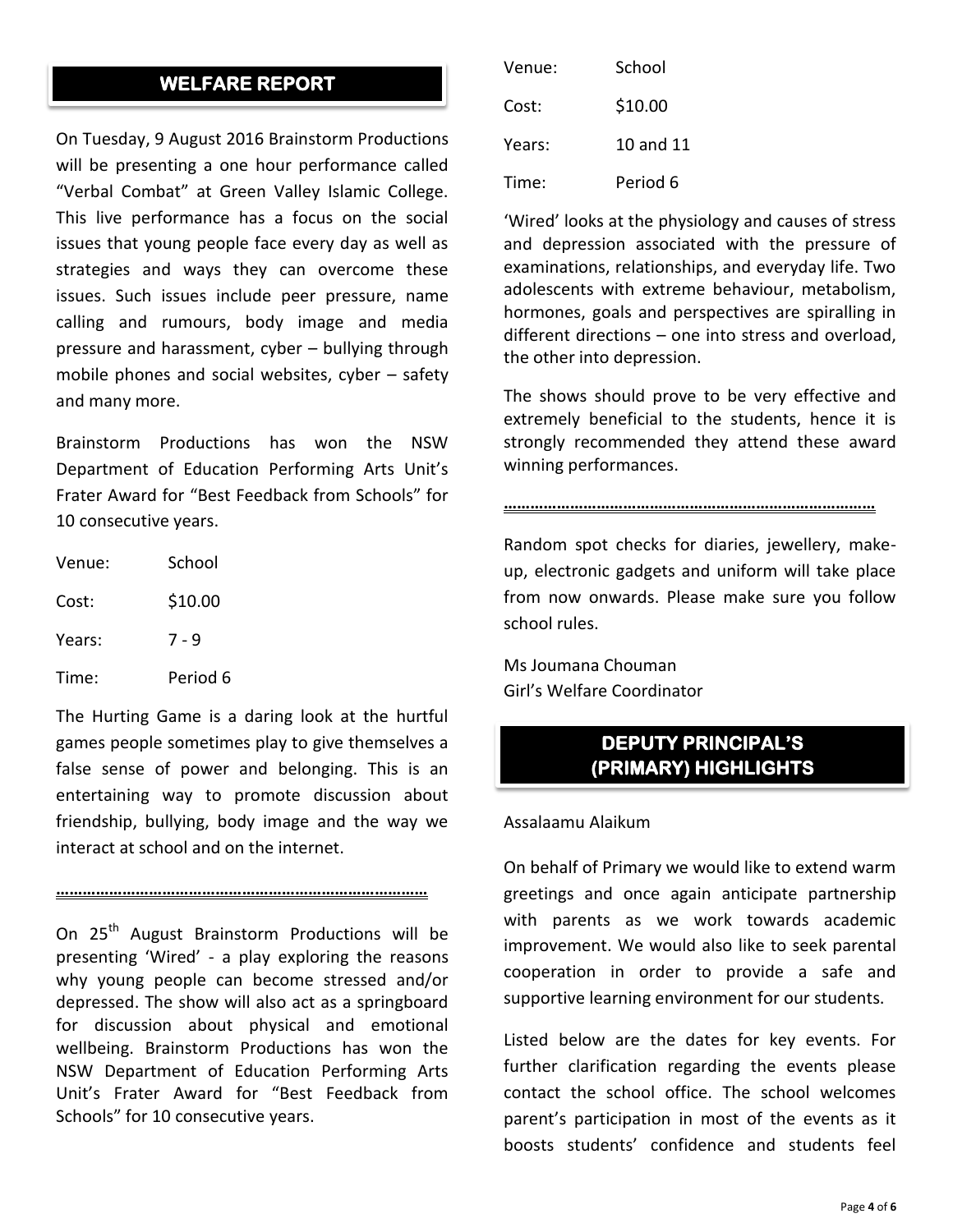supported when parents are engaged in activities with the students.

| <b>School</b><br><b>Week</b>  | <b>Date</b>                           | <b>Event</b>                                 |  |  |
|-------------------------------|---------------------------------------|----------------------------------------------|--|--|
| 1                             | Wednesday 20 <sup>th</sup>            | K-6<br>Parent/Teacher                        |  |  |
|                               | July                                  | Interviews                                   |  |  |
|                               | Friday 22 <sup>nd</sup> July          | <b>Islamic Dress Day</b>                     |  |  |
| $\overline{2}$                | Saturday 30 <sup>th</sup> July        | Pre-kindergarten                             |  |  |
|                               |                                       | Interviews                                   |  |  |
| 3                             | Tuesday 2nd                           | ICAS - English                               |  |  |
|                               | August                                |                                              |  |  |
|                               | Thursday $4^{th}$ - $9^{th}$          | <b>Book Fair</b>                             |  |  |
|                               | August                                |                                              |  |  |
|                               |                                       |                                              |  |  |
| 4                             | Wednesday 10 <sup>th</sup>            | Growth &<br>Hygiene<br>Session (Years 5 & 6) |  |  |
|                               | August                                |                                              |  |  |
| 5                             | Tuesday 16 <sup>th</sup>              | <b>ICAS - Maths</b>                          |  |  |
|                               | August                                |                                              |  |  |
|                               | Friday 19 <sup>th</sup> August        | Premier's<br>Reading                         |  |  |
|                               |                                       | Challenge ends                               |  |  |
| 6                             | Tuesday 23rd                          | <b>Science Incursion</b>                     |  |  |
|                               | August                                |                                              |  |  |
|                               | Thursday 25 <sup>th</sup>             | Parents' Workshop                            |  |  |
|                               | August                                |                                              |  |  |
| 7                             | Mon.29 <sup>th</sup> Aug.             | Professor Maths Road                         |  |  |
|                               | <u>&amp;Thurs.1<sup>st</sup> Sept</u> | Show                                         |  |  |
|                               | Wednesday 31st                        | Inter-schools<br>Public                      |  |  |
|                               | August                                | <b>Speaking Competition</b>                  |  |  |
|                               | Thursday 1st                          | Maths Cup with Amity                         |  |  |
|                               | September                             | College                                      |  |  |
| Monday 5 <sup>th</sup> –<br>8 |                                       | Term 3 Exams                                 |  |  |
|                               | Friday 9 <sup>th</sup> Sept.          |                                              |  |  |
| 10                            | Wednesday 21st                        | Primary                                      |  |  |
|                               | September                             | Sports/Athletics                             |  |  |
|                               |                                       | Carnival                                     |  |  |

### **Interviews**

Most of the parents attended K-6 Parent-Teacher interviews and we thank them whole-heartedly as it indicated that we have your cooperation in working together for the academic improvement. The interviews were very useful as it provided the platform for teachers to communicate about the areas of need. Parents who for some reason were

not able to meet the teachers are requested to contact the school office to make another appointment.

2017 kindergarten enrolment interviews went well and we welcomed over 80 parents and students. Teachers who interviewed the students were generally impressed with the performance and we thank the parents who enabled the students to complete the pre-kindergarten tests.

### **Parents' Workshop**

The Primary sector is pleased to inform the parents that we have organised a workshop for parents on Thursday, 25<sup>th</sup> August. We will be able to address questions often asked by parents during interviews regarding "How to help children at home to improve their Maths?"

The workshop will involve presentations and rotational concept based stations for hands on activities from which parents can learn, by using Maths teaching aids that can be easily improvised at home. There will also be question time to target areas for individual cases. This session will provide a great opportunity for parents to excel as primary educators of their children.

Further details will be sent to parents via a special note. Primary is looking forward to working together with parents to support students.

### **Eid Hat Parade**

The Events Committee led by Ms Tita organised the above event on Friday  $22^{nd}$  of July. The school was overwhelmed with parents' participation and we would sincerely like to thank all the parents who attended the event. Students adorned themselves with hats that were creatively decorated and some were rewarded with special prizes for their unique hats.